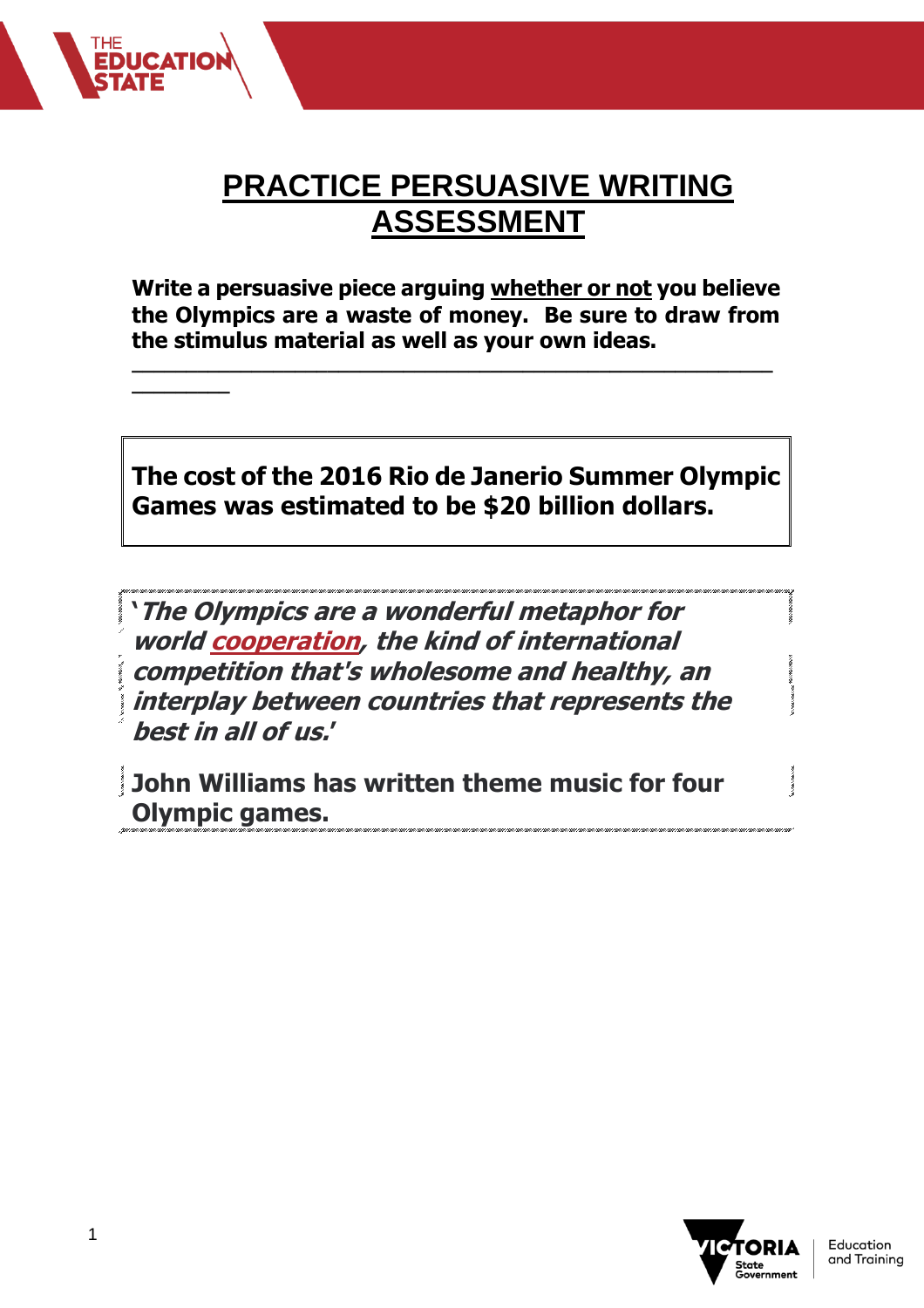

**Use this planning table to help you construct your piece and help you think about the persuasive strategies that you wish to use in your writing.**

**You have 5 minutes to plan your piece and 30 minutes writing time. Your planning will not be assessed.**

## **PLANNING**

**Contention/Point of View, Arguments & Persuasive strategies:**

**MOVE TO NEXT PAGE TO COMMENCE YOUR WRITING WHEN INSTRUCTED.**

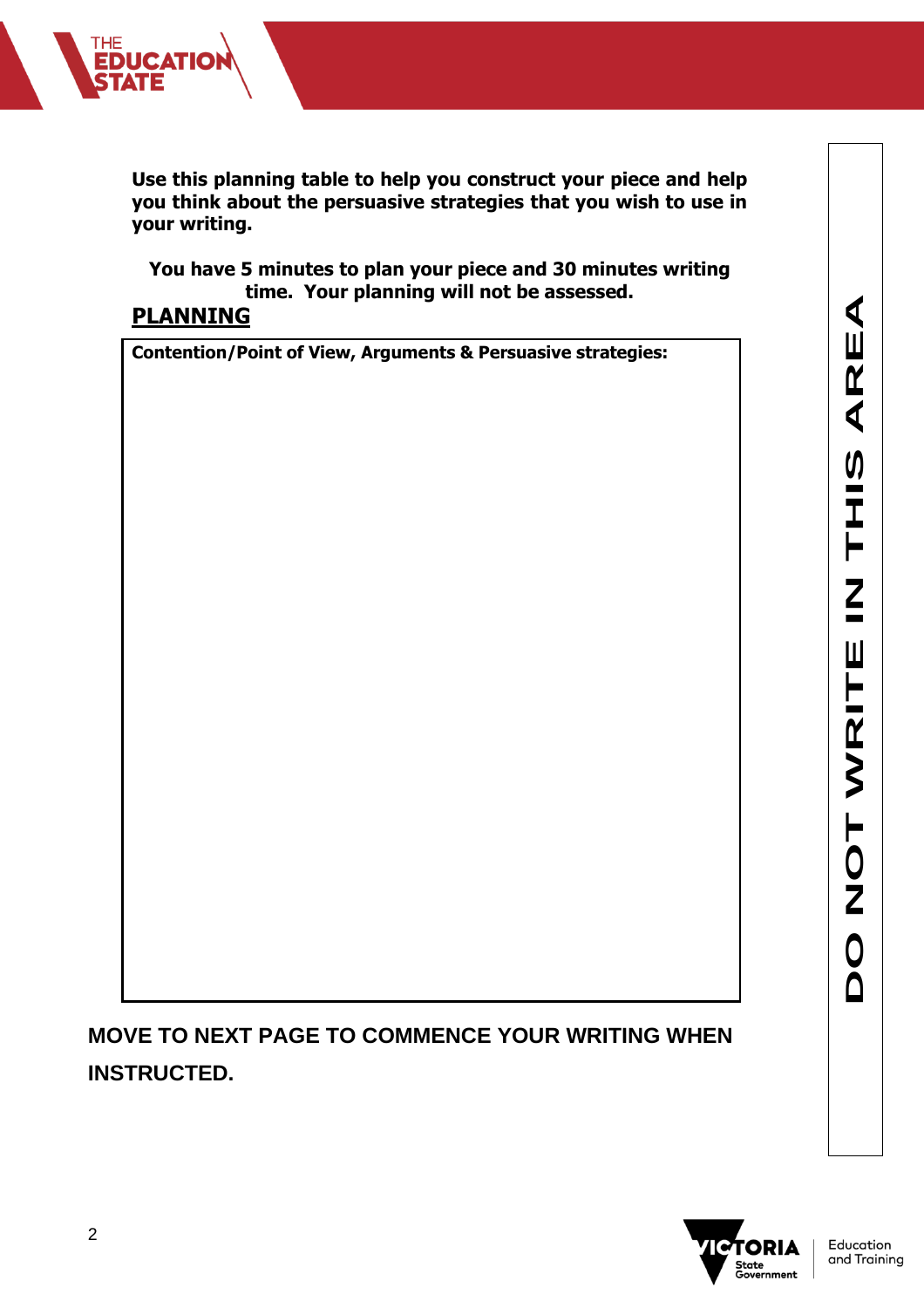THE<br>**EDUCATION** 

Begin writing your persuasive piece below. Remember that the purpose is to persuade the reader to take your side in the argument.

TURN OVER PAGE TO WRITE MORE IF REQUIRED.